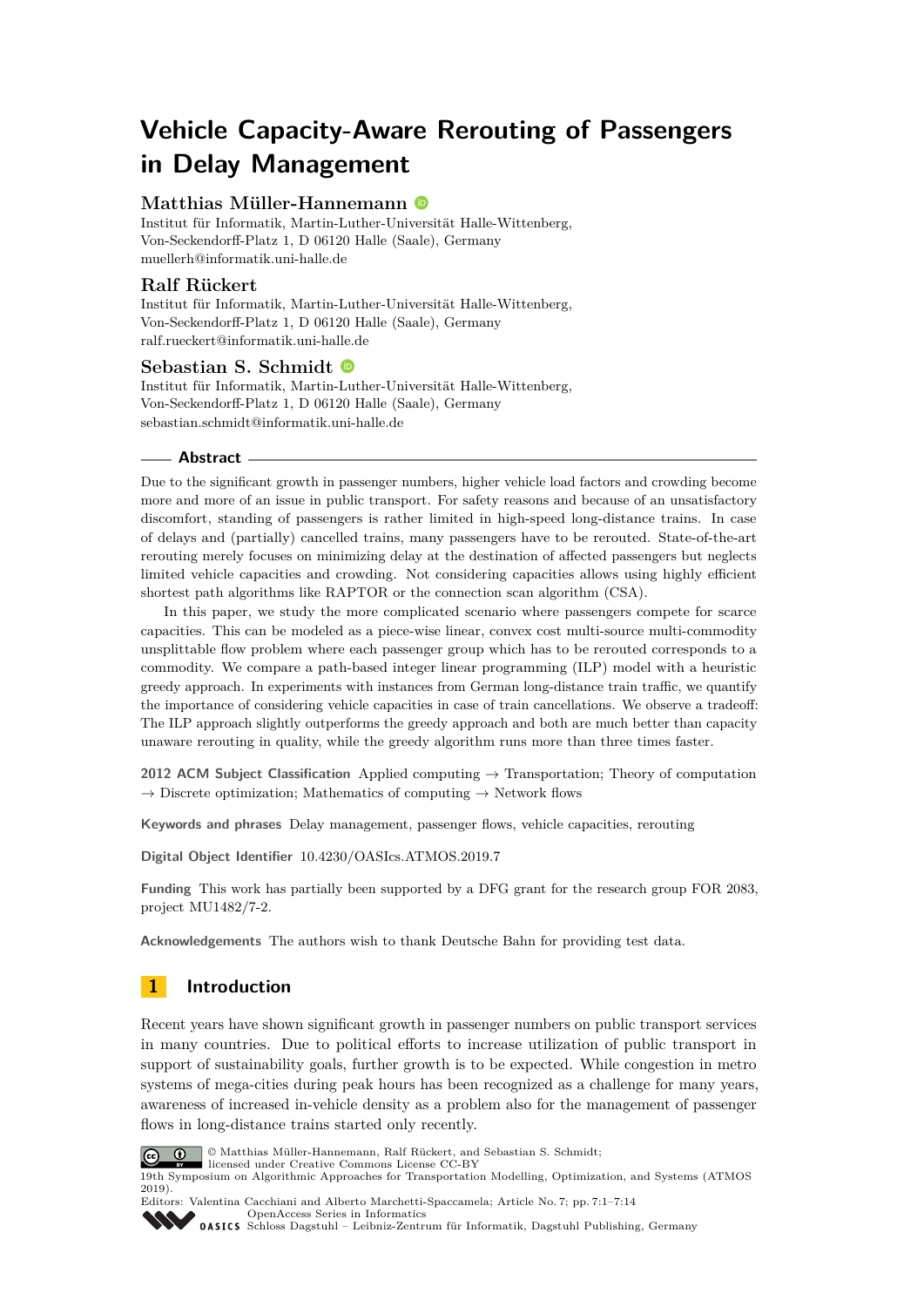### **7:2 Vehicle Capacity-Aware Rerouting**

In this paper, we combine delay and disruption management with scarce vehicle capacities. In large and complex public transportation systems delays as well as disruptions occur frequently. Typical reasons are technical defects, construction work, bad weather conditions, exceptionally many passengers, accidents, and the like. As a consequence, passengers miss planned transfers which results in a significant delay at their destinations, in considerable dissatisfaction, and ultimately in economic loss for the railway company. In delay management, train dispatchers have to decide which trains shall wait for delayed incoming trains in order to maintain connections for passengers. Such problems are challenging for several reasons: One has to deal with large-scale networks subject to dynamically changing, partially incomplete and imprecise information about current delays and their propagation, and solutions are required in almost real-time. In an on-going joint research project with Deutsche Bahn, we are working on the development of a decision support system for dispatchers which shall help to find optimal waiting decisions from a passenger's point of view. A key assumption is that detailed information about passenger flows is available, that is, for each passenger the planned route is known. Such passenger flows can be based on sold tickets or statistically validated demand models. In our long-term project, we have built a prototype for an optimized passenger-friendly disposition system, named PANDA [\[16,](#page-13-1) [19\]](#page-13-2). The acronym PANDA abbreviates Passenger-Aware Novel Dispatching Assistance. It is designed to provide train dispatchers with detailed real-time information about the current passenger flow and the multi-dimensional impact of waiting decisions in case of train delays and cancellations. If trains are cancelled or connections cannot be maintained, passengers have to be rerouted. State-ofthe-art solutions determine new routes for passengers that are optimized subject to earliest arrival at the planned destination with few transfers as a secondary criterion. Technically, this requires the efficient solution of large-scale multi-criteria shortest path problems in suitably designed event-activity networks. Recent progress in shortest path algorithms for such applications allows to solve such problems in a few milliseconds per instance, for example by using RAPTOR [\[5\]](#page-12-0) or the connection scan algorithm (CSA) [\[6,](#page-12-1) [7\]](#page-12-2). Capacity constraints, however, are widely neglected in previous work. Considering the available free capacity to avoid overcrowded trains leads to several, more challenging combinatorial optimization problems. With respect to capacities, we may distinguish between hard and soft capacities. For each vehicle, there is a designated number of available seats. This gives a soft capacity beyond which it becomes more and more uncomfortable to travel. At a certain threshold, the hard capacity, a vehicle becomes so crowded that it is not allowed to run anymore for security reasons.[1](#page-1-0) Key drivers for crowding discomfort of passengers are dissatisfaction with standing and not being seated, fewer opportunities to make use of the time during the journey, and the physical closeness of other travellers per se [\[13\]](#page-12-3).

**Goals and contribution.** The main use case and focus of this work are cancelled or partially cancelled trains where many (up to several hundred) passengers have to be rerouted simultaneously. A second use case are passengers with missed connections due to wait-depart decisions in delay management. For the most important train connections, also large numbers of passengers are affected by a single decision.

A crucial issue concerns the model how passengers behave. If we assume that passengers behave selfishly and inform themselves individually and independently about alternative routes, we have only limited capabilities to avoid overcrowded trains. All we can do in such a

<span id="page-1-0"></span><sup>1</sup> According to Richard Lutz, Chief Executive Officer (CEO) of Deutsche Bahn, overfull long-distance trains of Deutsche Bahn have to be stopped and evacuated half a dozen times a week (Handelsblatt of April 19, 2018).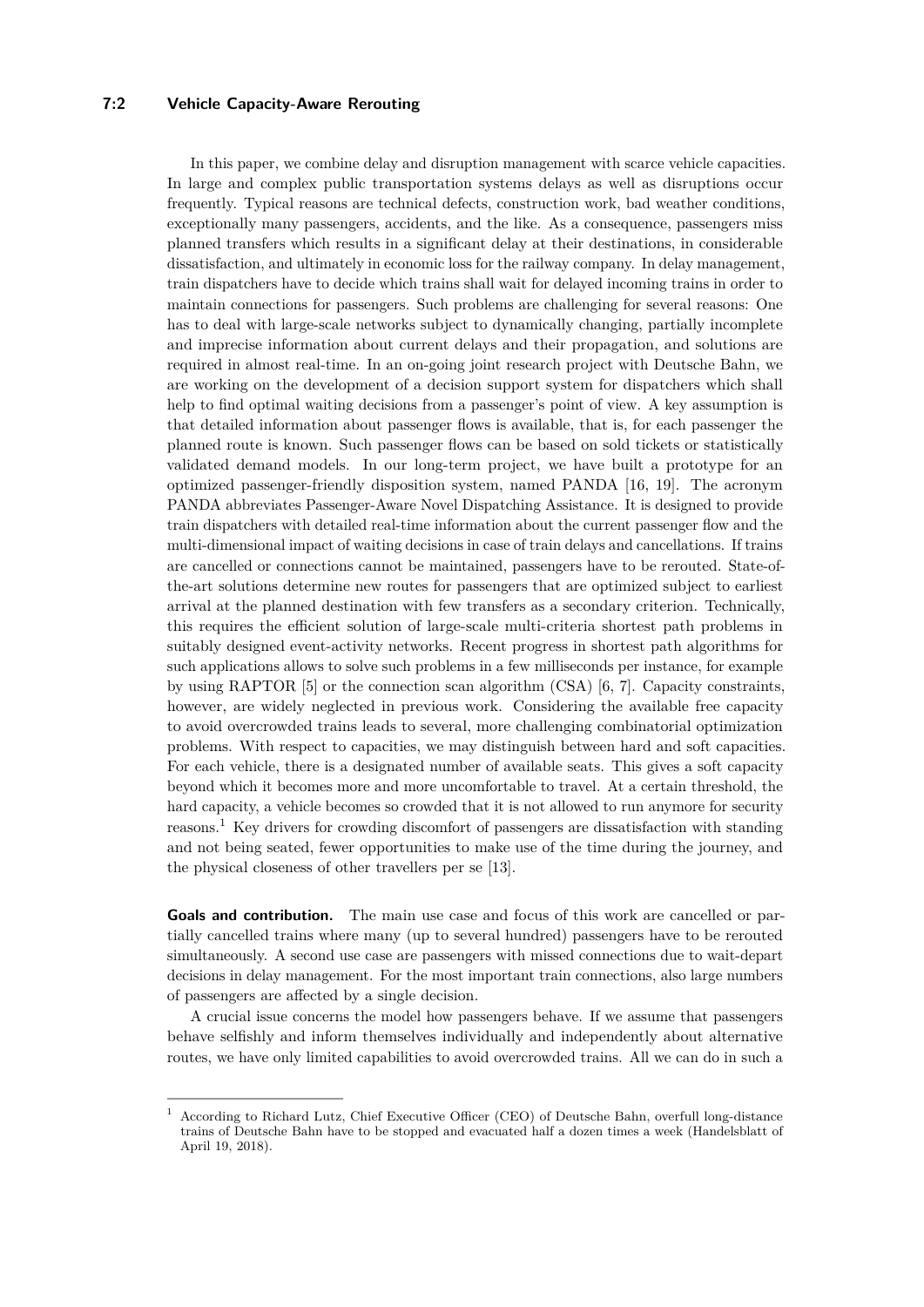#### **M. Müller-Hannemann, R. Rückert, and S. S. Schmidt 7:3**

scenario is to only recommend trains which have enough free capacity and to put preference on connections with lower seat occupation. To support such a goal, one can still solve shortest path problems. In an attempt to avoid violations of hard capacities, we can simply forbid all arcs in the event-activity model which would lead to overfull vehicles. Moreover, the objective function can be modified so that it prefers trains with larger free capacity.

Different optimization problems arise if we take the perspective of a recommending system which tries to achieve a system optimum, that is, a solution which minimizes the overall inconvenience for all affected passengers. Inconvenience can be expressed in several ways, the simplest version being the total delay at the destination, summed up over all passengers. Overcrowding of trains can be penalized with the help of convex cost functions. For such scenarios, we have to solve some large-scale integral minimum cost multi-commodity flow problems, where each group of passengers sharing the same origin and destination corresponds to some commodity. Since passengers groups want to travel together, we have to consider versions of unsplittable flow problems. Such problems are well-known to be NP-hard optimization problems. The most common approach to solve them is integer linear programming (ILP) with a path-based formulation and column generation. While the underlying network is fairly large, the number of commodities to be considered is typically of moderate size. Moreover, for each commodity, there is only a limited number of "reasonable" alternative paths to which one can heuristically restrict the search. We follow this general approach, and in addition, we will also consider a fast greedy rerouting scheme. With this work we want to tackle the following research questions:

- **1.** How relevant is crowding-aware rerouting in long-distance trains already today? How much more important will it be with rising numbers of passengers?
- **2.** Comparing a capacity-aware greedy rerouting with a minimum cost multi-commodity flow model, how much do we lose in quality if we use a greedy algorithm?
- **3.** Can we solve the instances of unsplittable flow problems fast enough in practice?

Due to our cooperation with DB Fernverkehr, we concentrate on long-distance trains. Our main results are as follows. First, we observe that ignoring vehicle capacities would guide many passengers into overfull trains. This effect will become more severe with rising passenger numbers. Conversely, with our models we can reduce passenger inconvenience to a large amount. Second, the ILP solution is slightly better in quality than the greedy approach, but the greedy approach is about three times as fast. Third, while the ILP problems can be solved very easily within milliseconds, the required computation of alternative paths turns out to be the bottleneck. Severe cases of train cancellations with several hundred passenger groups require on average less than 85 seconds of computation time for our ILP approach.

**Related work.** Delay management has been studied very intensively in the literature, see the recent survey [\[10\]](#page-12-4). Based on event-activity networks most of these approaches model delay management by integer linear programming (ILP) and consider offline versions of the problem, where all delays are known before the optimization process starts [\[21,](#page-13-3) [22\]](#page-13-4). First approaches considered simplified versions and assumed that passengers who miss a connection wait for the next connection on the same line. Integrated passenger rerouting has been considered by [\[9,](#page-12-5) [10,](#page-12-4) [20\]](#page-13-5). The integration of passenger rerouting into an ILP formulation leads to a considerable blow-up, making these formulations very large. With today's techniques for integer programming, the handling of several hundred thousands of passenger routes seems to be impossible in an online setting. Dollevoet and Huisman [\[8\]](#page-12-6) propose several fast heuristics and introduce an iterative ILP approach which comes close to the exact solution but is significantly faster. However, it remains open whether their iterative ILP approach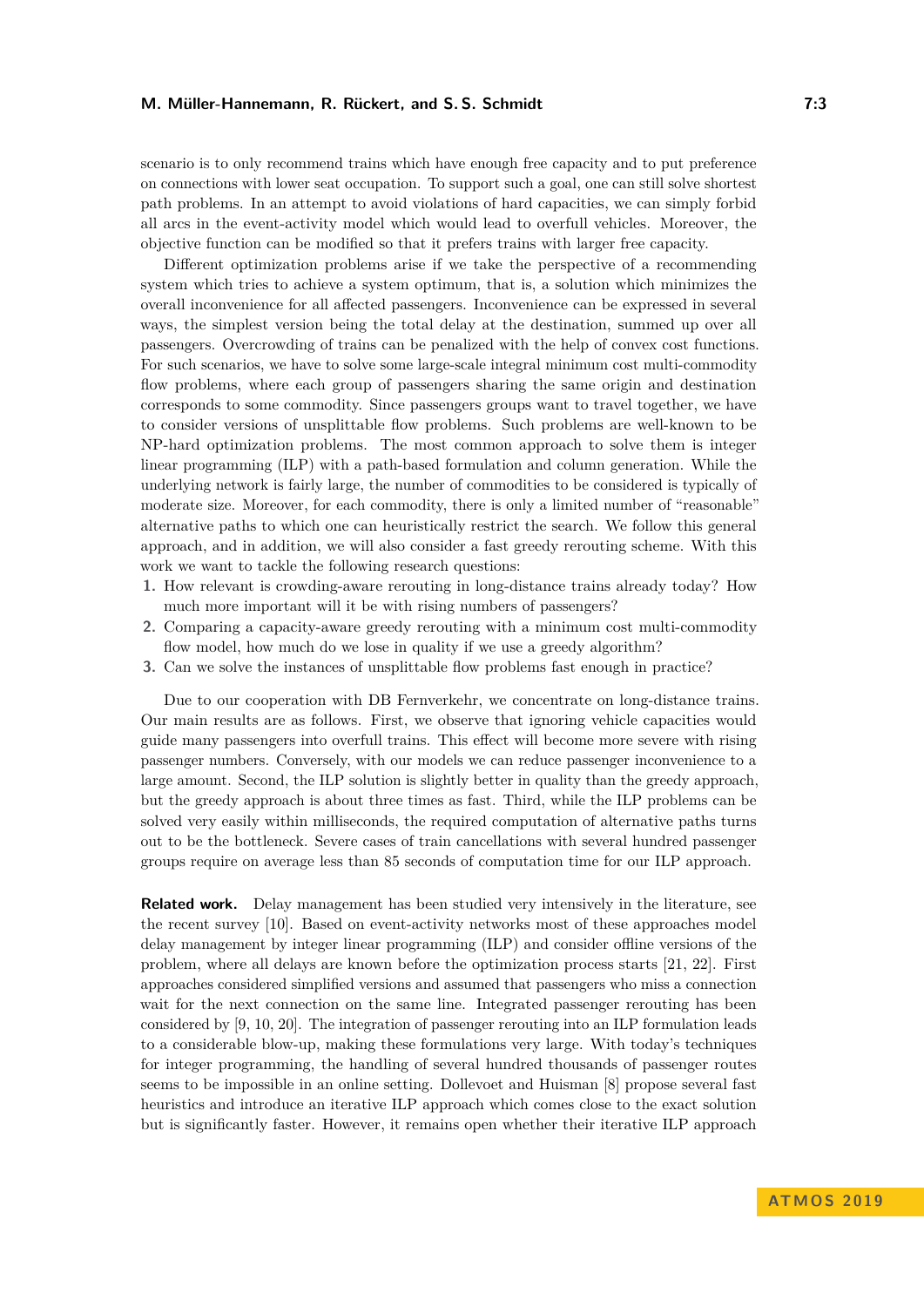### **7:4 Vehicle Capacity-Aware Rerouting**

scales well to large-scale networks. All previous delay management models have in common that they do not consider vehicle capacities and crowding. Models and algorithms for efficient passenger routing in public transport (timetable information) have intensively been discussed in the literature, see for example the surveys by Müller-Hannemann et al. [\[17\]](#page-13-6) and the more recent one on efficient shortest path algorithms by Bast et al. [\[4\]](#page-12-7). Among the many recent approaches for shortest path computation in public transportation networks, most relevant for this work are those which are well suited to a dynamic online scenario. As they require no heavy preprocessing, the above-mentioned approaches RAPTOR [\[5\]](#page-12-0) and an extension of CSA  $[6, 7]$  $[6, 7]$  $[6, 7]$  serve very well for minimizing earliest arrival time and the number of transfers. RAPTOR can be extended to determine the Pareto set of optimal solutions for additional criteria, for example reliability and ticket price (McRaptor). Discomfort of crowding as an additional criterion has to the best of our knowledge not been considered in a multi-criteria setting. There has been, however, related work, in load balancing of passenger flows. For example, Huang et al. [\[14\]](#page-12-8) study route guidance for passengers as a means to reduce in-vehicle congestion. The problem of finding alternative routes has found quite some attention before. One possibility is to search for the top *k* shortest paths. Since event-activity networks are directed acyclic graphs, these paths can be found and output by Eppstein's algorithm in  $O(n \log n + m + kn)$  time in networks with *n* vertices and *m* arcs [\[11\]](#page-12-9). As the top *k* shortest paths may be too similar, several attempts have been done to find sets of paths with limited overlap. One such approach is first to compute a large set of candidate paths and then to filter candidates with respect to some similarity measure, for example [\[1\]](#page-12-10).

Multi-commodity flows and unsplittable flow problems have been extensively studied in the literature [\[2,](#page-12-11) [23\]](#page-13-7). In general, they are strongly NP-hard since many combinatorial problems, including disjoint paths, can be reduced to it. Classical applications of unsplittable flow problems include, for example, bandwidth packing problems in telecommunication networks or express package delivery problems in logistics [\[3\]](#page-12-12). For solving large-scale instances of unsplittable flow problems, path-based formulations have advantages over arcbased formulations [\[3\]](#page-12-12). Since the number of paths grows exponentially with the size of the graph, exact solutions usually require column generation. Barnhart et al. [\[3\]](#page-12-12) provide seminal work on column generation and branch-and-price-and-cut algorithms for unsplittable flows. Fortz et al. [\[12\]](#page-12-13) discuss models for piecewise linear cost versions of the unsplittable multi-commodity flow problem. Wang [\[23\]](#page-13-7) provides a recent survey on solution methods for multi-commodity network flow problems.

**Overview.** The remainder of this paper is organized as follows. In Section [2,](#page-3-0) we present our multi-commodity flow model. We start with general considerations and model assumptions. Afterwards, we develop and explain step-by-step the underlying event-activity network, our modelling of capacities and cost functions, and the resulting integer programming formulation. Then, we present a fast greedy heuristic and, finally, we describe our approach for the computation of candidates for alternative paths. Our computational study with many instances from Deutsche Bahn is reported in Section [3.](#page-7-0) Finally, we summarize and conclude with future work.

## <span id="page-3-0"></span>**2 Multi-Commodity Flow Model**

In this section, we develop our approach for the simultaneous rerouting of passengers with respect to limited vehicle capacities.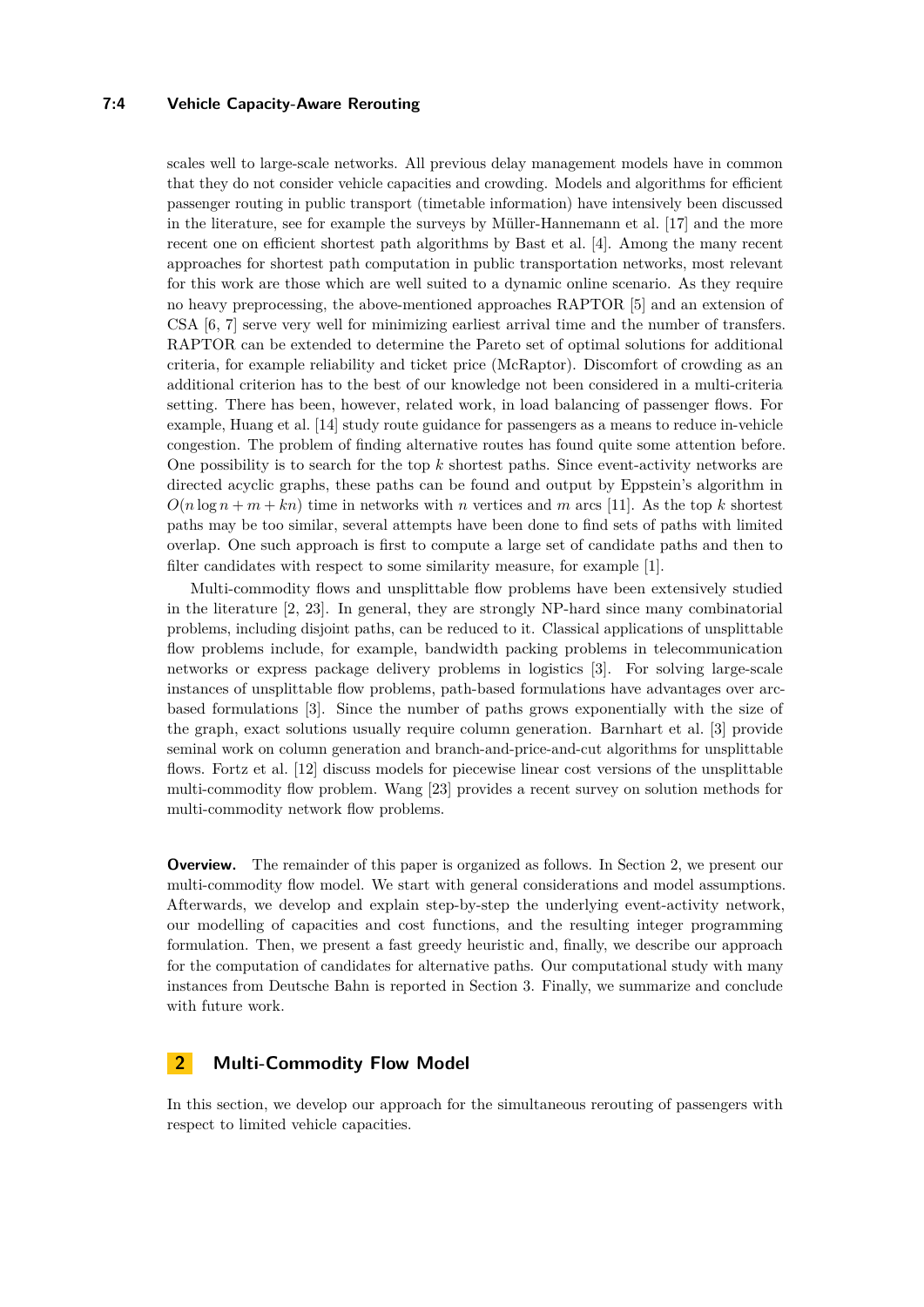#### **2.1 Basic considerations and assumptions**

Our model is based on the following considerations and assumptions:

- In case of a disruption, our task is to find valid alternative routes for *all* affected passengers whose planned connection becomes invalid. If we cannot find an "acceptable" alternative (say, with at most two hours of delay at the destination), this imposes a high cost for compensation.
- Only directly affected passengers are rerouted. We assume that all others who are not forced to change plans keep their planned route. In some cases, delayed trains may offer new opportunities for passengers to optimize their routes, but this issue is ignored in our model.
- Groups of passengers have planned to travel together (for instance, couples, families, school classes). They certainly have to stay together also in their new route. This implies that we have to consider unsplittable flow models. Moreover, many passengers share the same origin and destination even if they are personally unrelated. They may be treated as a group since recommending different alternatives to them might be hard to explain and communicate without personalized route guidance.
- Rerouting of passengers comes with several disadvantages. Passengers may lose their seat reservation and have to enter more crowded trains. The valuation of discomfort is very subjective and varies widely between passengers. It depends individually on personal circumstances (like age and healthiness), the reason for traveling, and several other factors [\[15\]](#page-12-14). Nevertheless, to keep the model simple enough, we use the same general utility functions for all passengers.
- For simplicity, we do not make a distinction between first and second class travelers.
- Train tickets are often bound to a specific connection for which they are booked. In case of disruption, we assume that passengers may choose any train and any connection (no restrictions due to ticket regulations apply).
- We restrict the set of eligible alternative paths to "reasonable" ones: i.e. we consider only paths where passengers arrive at their final destination at most 120 minutes after the earliest feasible arrival time. We also exclude paths with too many train changes, and the upper limit is at most six transfers.
- Train cancellations or missed transfers only become known at short notice, at a certain event-specific release time. Since passengers can react only after they become aware of a need to find an alternative route, we require that replanning can alter the original route only after this release time. Several cases are possible:
	- **1.** The passenger has not yet started traveling. In this case, we assume that the passenger arrives at the station where the original route would have started more or less just in time for the planned train. Thus, an alternative route may not start earlier and should begin at the same station (although an initial footpath is allowed).
	- **2.** The passenger is already traveling. Then, based on the current location (in some specific train or at a station) and time, an alternative connection must be compatible with the initial part of the original route.

### **Event-activity network**

The given train schedule and the set of passenger routes can be modeled with the help of a so-called *event-activity network (EAN)*  $N = (V, A)$ , a directed acyclic graph with vertex set *V* and arc set *A*. The vertices of the network correspond to the set of all arrival and departure events of the given schedule. Arcs of the network model order relations between events. We distinguish between different types of arcs ("activities"):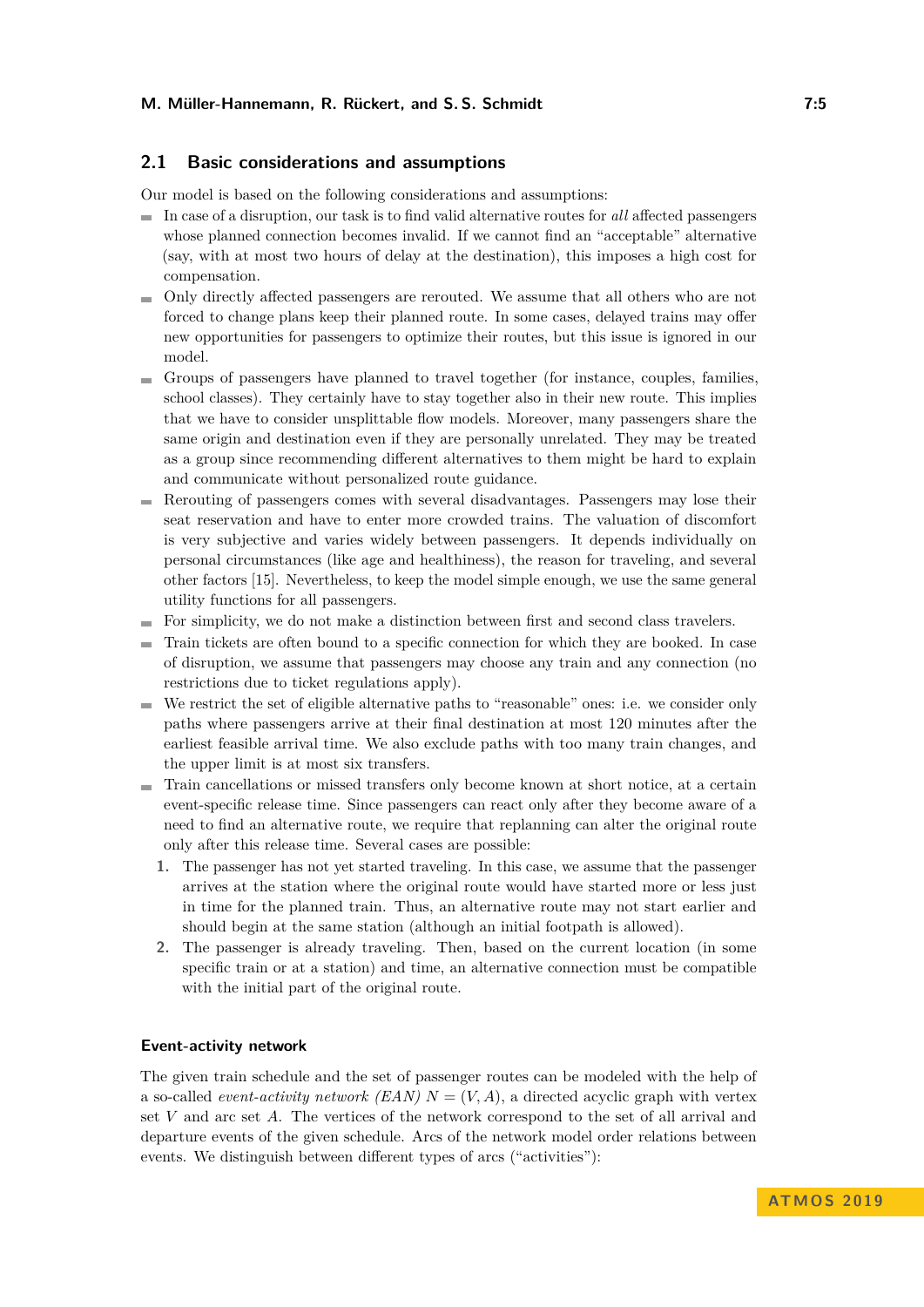#### **7:6 Vehicle Capacity-Aware Rerouting**

- *driving arcs*, modeling the driving of a specific train from one stop to its very next stop, m.
- *dwelling arcs*, modeling a train standing at a platform and allowing passengers to deboard  $\overline{a}$ or board the train, and
- $\blacksquare$ *transfer arcs*, modeling the possibility for passengers to switch between two trains at the same or nearby stations.

Passenger routes correspond to paths in N from a departure event to some arrival event. Let K be the set of passenger groups which have to be rerouted due to a train cancellation or broken transfer. For  $k \in K$ , denote by  $d_k$  the size of group k. Denote by  $t_k$  the intended destination, i.e. the final station of the planned route. Likewise, denote by *s<sup>k</sup>* the origin ("source") of this group with respect to the time of replanning. The origin is the first station of the planned route if the journey has not yet started. Otherwise, it denotes the station where the group is currently waiting or the very next station at which they will arrive with their current train.

We extend the event-activity network N by adding a source and a target "event" for each passenger group  $k \in K$ . Each source  $s_k$  is connected to all departure events at the same station which can be reached by the group. If footpaths to nearby stations exist, we also connect  $s_k$  to the reachable departure events at these stations. At the target station, we connect all arrival events with  $t_k$ . In summary, we seek for each group a path which starts at source  $s_k$  and and ends at target  $t_k$ . For instances with very high load and in particular for large groups of passengers, no feasible capacity-respecting path may exist. To make sure, that every instance has a feasible solution, we add for each pair  $(s_k, t_k)$  some direct "no-route" arc of infinite capacity but very high costs, so that such arcs are only chosen if no other path is available.

#### **Capacities and cost functions**

With every arc *a* which corresponds to a driving or dwelling activity of a train, we can associate a nominal seat capacity *cap*(*a*). Recall that we do not distinguish between first and second class seats for simplicity. The hard capacity for such an arc is set as  $\beta \cdot cap(a)$ where  $\beta > 1$  is a parameter specifying the maximal overload acceptable for security reasons. For high-speed trains, choosing  $\beta = 1.2$  may be a reasonable choice (and is used in our experiments).

For rerouting, we have to consider the *free capacity* which remains if we subtract the number of those passengers which are not affected by rerouting. Thus, if *load*(*a*) denotes the current number of passengers on arc *a*, we obtain an upper bound  $u_a = \max\{0, \beta \cdot cap(a)$  $load(a)$ . (Arcs of overloaded segments with  $u<sub>a</sub> = 0$  are excluded from the model.) All arcs in *A* not corresponding to driving or dwelling activities of trains have unlimited capacity.

For arc  $a \in A$ , let  $C_a(x_a)$  be a piece-wise linear convex cost function. For simplicity in notation, we assume that each cost function has exactly *b* linear segments, but we allow empty segments to model cost functions with fewer breakpoints. With  $0 = u_a^0 \le u_a^1 \le u_a^2 \le$  $\cdots \leq u_a^b = u_a$  we denote the breakpoints of the function. The cost varies linearly in the interval  $[u_a^{i-1}, u_a^i]$  with slope  $c_a^i$ . Slopes are strictly increasing, i.e.  $c_a^1 < c_a^2 < \cdots < c_a^b$  (unless they are  $+\infty$ ).

As a cost function, we use a kind of generalized or *perceived travel time* which penalizes transfers and crowding discomfort. For the latter, we use the time-multiplier method [\[18\]](#page-13-8). The cost function's basic unit is travel time in minutes. Traveling, dwelling and transfer arcs each have a certain duration  $dur(a)$ . Train changes are penalized with  $\alpha$  extra minutes per transfer. Traveling in the train (i.e. being on traveling or dwelling arcs) is penalized with respect to the load. For the segment of the piecewise linear cost function, we have penalty factors  $\gamma_1 < \gamma_2 < \cdots < \gamma_b$ . Cost parameters are set as follows.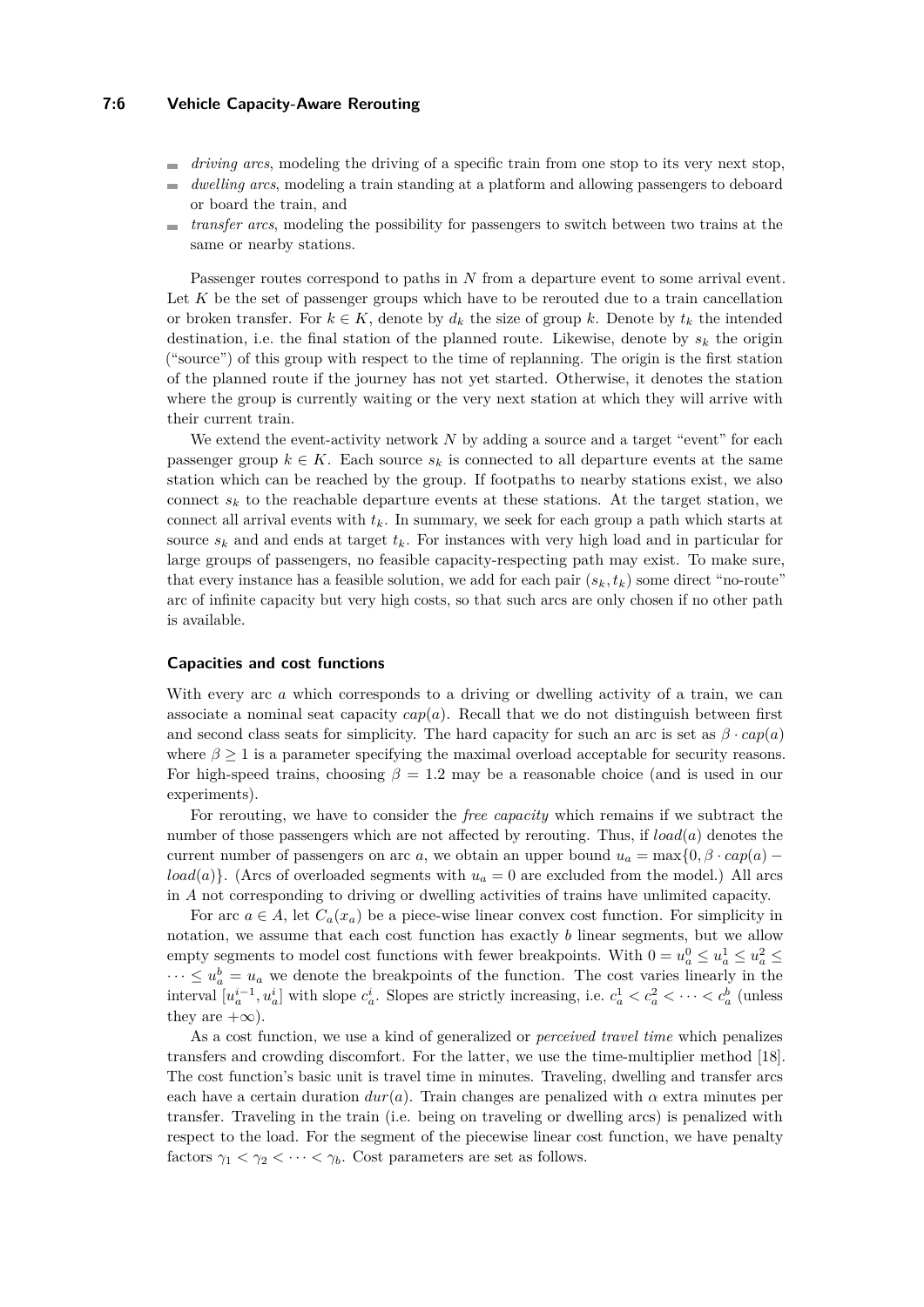#### **M. Müller-Hannemann, R. Rückert, and S. S. Schmidt 7:7**

For traveling and dwelling arcs we set:

$$
c_a^1 = (1 + \gamma_1) \cdot dur(a), c_a^2 = (1 + \gamma_2) \cdot dur(a), \dots, c_a^b = (1 + \gamma_b) \cdot dur(a).
$$

Transfer arcs are uncapacitated and have only a single finite cost segment, thus we set

$$
c_a^1 = dur(a) + \alpha, c_a^2 = +\infty, \dots, c_a^b = +\infty.
$$

- "No-route arcs" have very high costs, say  $c_a^1 = 10000$ ,  $c_a^2 = +\infty, \ldots, c_a^b = +\infty$ .
- All remaining arcs have zero costs.

#### **2.2 Integer linear programming formulation**

We are now ready to formulate the unsplittable flow problem as an integer linear program. Denote by  $P(k)$  be the set of all paths from  $s_k$  to  $t_k$  from which the group has to select exactly one. We use binary decision variables  $y_p^k$  where  $y_p^k = 1$  if group k selects path  $p \in P(k)$ , and  $y_p^k = 0$  otherwise. Let  $\delta_a^p$  be an arc-path indicator variable that equals 1 if arc *a* is contained in path *p*. For arc  $a \in A$ , let  $x_a^k$  be the size of the flow on arc *a* of commodity *k*, and  $x_a = \sum_{k \in K} x_a^k$  be the total flow on this arc.

A classical transformation of piecewise convex flows to standard flow with linear costs is to replace each arc *a* by a set of *b* parallel arcs [\[2\]](#page-12-11). The idea is to decompose the flow  $x_a$  into flows on the segments between neighboring breakpoints of the cost function. Define

$$
f_a^i = \begin{cases} 0 & \text{if } x_a \le u_a^{i-1} \\ x_a - u_a^{i-1} & \text{if } u_a^{i-1} < x_a \le u_a^i \\ u_a^i - u_a^{i-1} & \text{if } x_a \ge u_a^i. \end{cases}
$$

This implies  $x_a = \sum_{i=1}^b f_a^i$  and  $C_a(x_a) = \sum_{i=1}^b c_a^i f_a^i$ . The path flow formulation is then:

$$
\min \sum_{a \in A} \sum_{i=1}^{b} c_a^i f_a^i \tag{1}
$$

subject to

<span id="page-6-0"></span>
$$
\sum_{p \in P(k)} y_p^k = 1 \qquad \text{for all } k \in K \tag{2}
$$

$$
\sum_{k \in K} \sum_{p \in P(k)} d_k y_p^k \delta_a^p = \sum_{i=1}^b f_a^i \qquad \text{for all } a \in A
$$
\n(3)

$$
f_a^i \le u_a^i \quad \text{ for all } a \in A \text{ and all } i = 1, 2, \dots, b \tag{4}
$$

$$
f_a^i \ge 0 \quad \text{ for all } a \in A \text{ and all } i = 1, 2, \dots, b \tag{5}
$$

$$
y_p^k \in \{0, 1\} \qquad \text{for all } k \in K \text{ and all } p \in P(k) \tag{6}
$$

Equations [\(2\)](#page-6-0) ensure that exactly one path has to be chosen for each commodity. Equa-tions [\(3\)](#page-6-0) express that the total flow  $x_a = \sum_{i=1}^{b} f_a^i$  on arc *a* equals the sum of chosen paths using this arc, weighted by the demands  $d_k$  of the commodities. Capacity constraints of all flow segments are given by Inequalities [\(4\)](#page-6-0), while non-negativity of all flow variables is provided by Inequalities [\(5\)](#page-6-0). The integrality of all flow variables  $f_a^i$  is implied by the integrality of the left-hand-side of Equations [\(3\)](#page-6-0) and the strict increase in slope values  $c_a^i$ .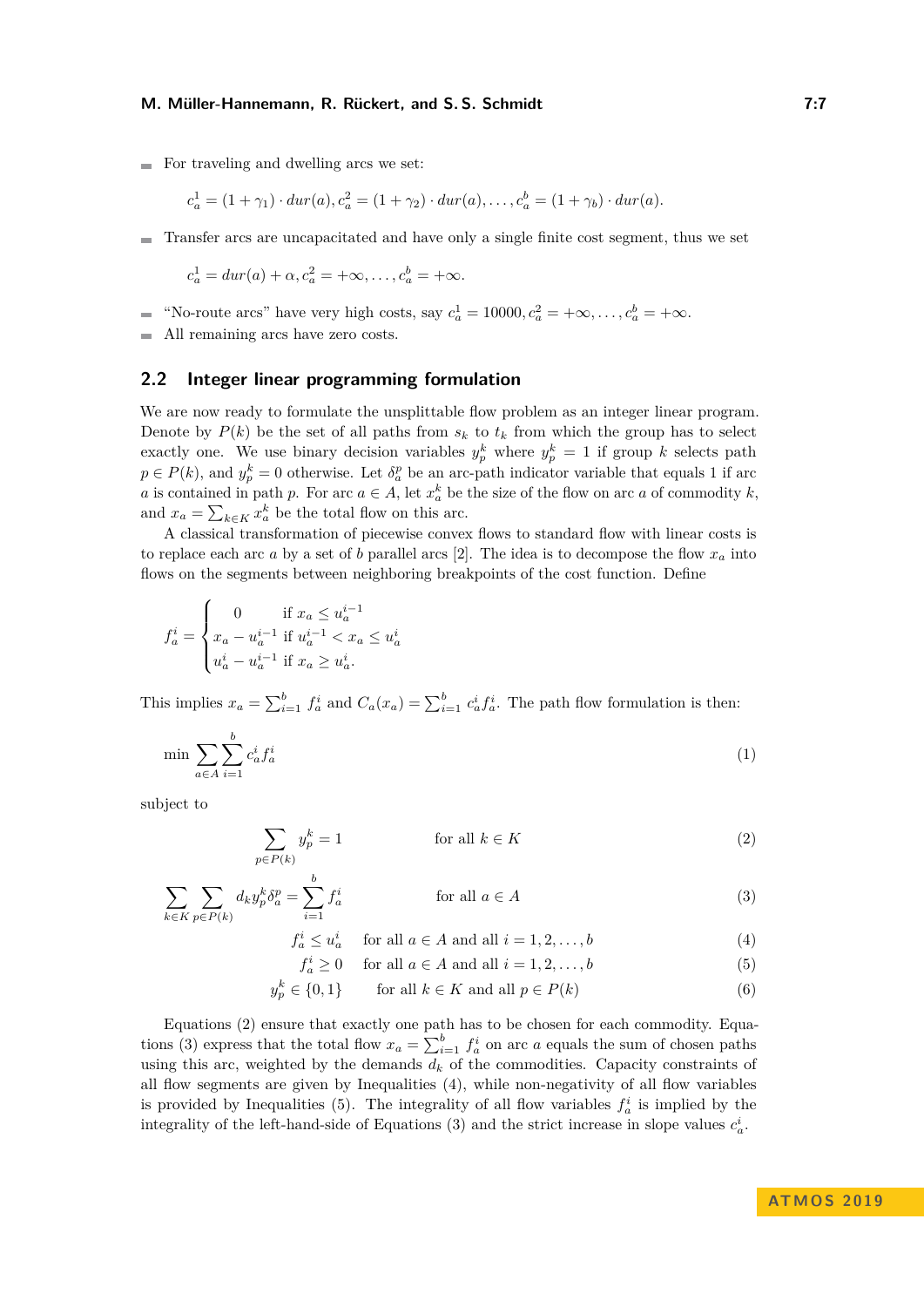#### **7:8 Vehicle Capacity-Aware Rerouting**

## <span id="page-7-1"></span>**2.3 A fast greedy heuristic**

The exact solution of the unsplittable flow problem is NP-hard, although the instances arising in our applications seem to be quite well solvable by state-of-the-art ILP solvers (see our experiments below). However, it requires the computation of many alternative paths in a first step which is computationally expensive.

Therefore, we suggest a simple, but fast greedy heuristic: process the passenger groups one after another (in some random order). For each group  $k \in K$ , compute the shortest alternative path with respect to the perceived travel time, subject to current free capacities. Assign the passengers of this group to the new route, update the capacities, and continue with the next group.

### **2.4 Path set computation**

The set of all *s*-*t*–paths can be exponentially large. However, only a small number of them is sufficiently attractive for passengers so that they are actually used. Therefore, instead of working with the full set of paths  $P(k)$  for each commodity, we heuristically restrict the search to a carefully selected small set of paths.

To this end, we first compute the Pareto set of shortest paths with respect to three criteria travel time, number of transfers, and some measure of inconvenience. We propose two variants:

- **1.** PARETO1: we use the same perceived travel time function as inconvenience measure as in the greedy approach.
- **2.** PARETO2: we consider a measure which focuses on load. The load of an arc with capacity restrictions (a *capacitated arc*) is defined with the same cost parameters as in the ILP. The load of a path is then defined as the sum of loads on its capacitated arcs.

In PARETO1, the first and third criteria are highly correlated, resulting in relatively small path sets. In contrast, the travel time and load are much less correlated (although the load costs of an arc also depend on its duration), leading to slightly larger Pareto sets. To increase the likelihood of finding feasible paths, we finally add the path set of the greedy approach. As mentioned above, the Pareto sets are pruned in both variants such that only paths with at most six transfers and at most two hours of extra delay are maintained. All other paths are considered as unacceptable.

## <span id="page-7-0"></span>**3 Experiments**

In this section, we report our findings with experiments on many large-scale test instances.

## **3.1 Test instances, implementation details, and experimental setup**

#### **Test instances**

Our experiments are based on the timetable of Germany in 2019. For each day, passenger flow data for travelers using long-distance trains are provided by Deutsche Bahn. They are based on sold tickets until the day before and an estimation of short-term ticket buyers. Our capacity data is restricted to that of long-distance trains, for other trains we assume infinite capacity. We selected five test days in April 2019, in the week from Monday 22 to Friday 26. For the runtime measurements we only used the Friday. The average number of passengers in our passenger flow data is about 410,000 passengers (minimum 280,000 and maximum 540,000). In order to create meaningful and relatively hard test instances, we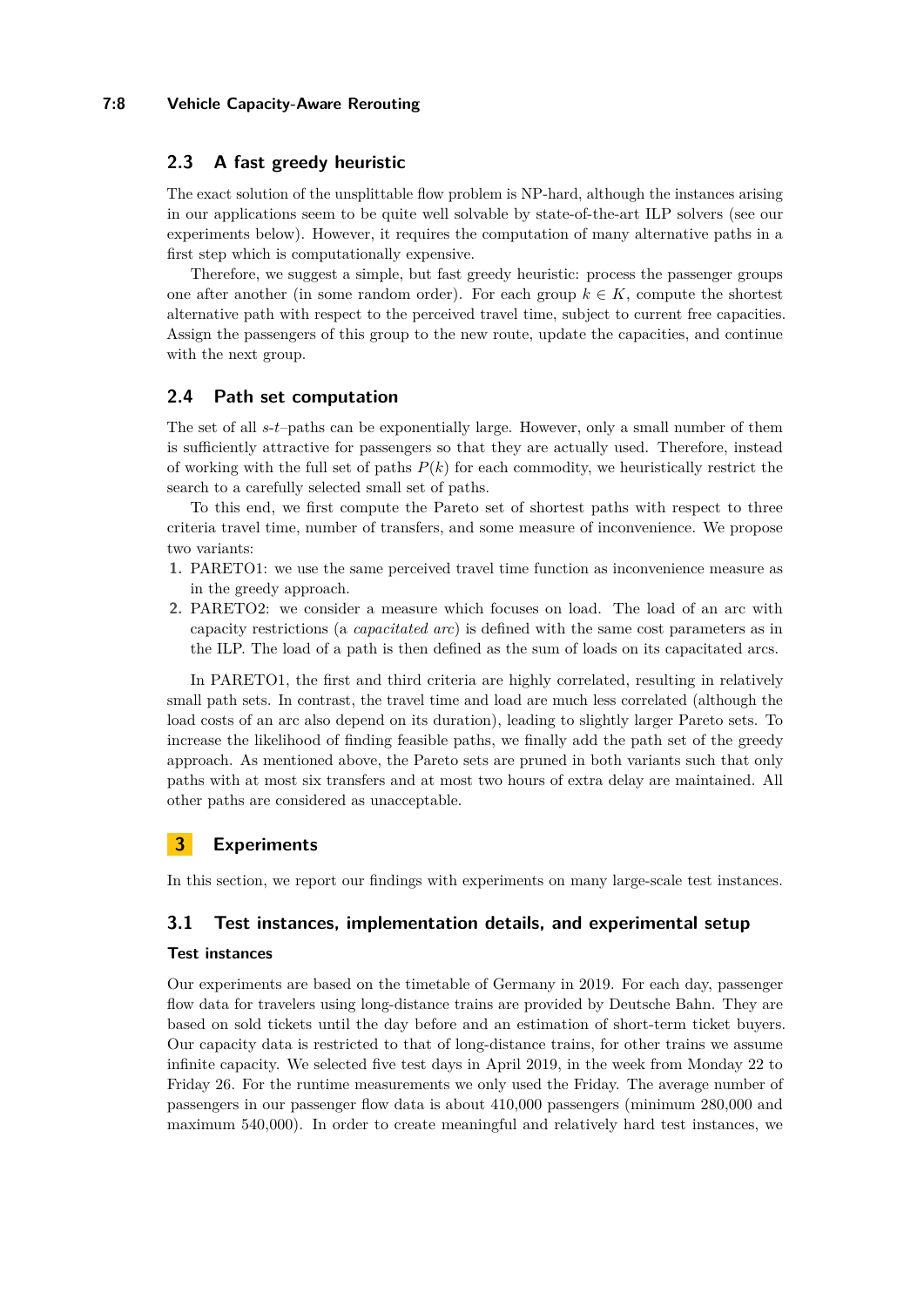<span id="page-8-0"></span>

**Figure 1** Number of groups and passengers per instance.

**Figure 2** Vehicle load over time of longdistance trains in Germany.

concentrate on train cancellations with many affected passengers and groups which have to be rerouted. To this end, we randomly selected a subset of trains with the property that their passenger load reaches at least 65% of its capacity. Each train cancellation is studied in isolation as an independent test instance. Overall, we have a test set composed of 653 train cancellations. Figure [1](#page-8-0) shows the distribution of the number of affected passengers and groups per instance. The average number of affected groups is 351.4, the average number of affected passengers is 922.84.

#### **Specific cost functions and parameters**

The following parameter settings are used in all experiments. In our basic model, we use only three different segments for capacitated arcs. Recall that the hard limit  $u_a$  is chosen with respect to  $\beta = 1.2$ , i.e. 120% of the nominal vehicle capacity. The interval from 0 to the hard upper limit  $u_a$  is divided as follows:

- **1.** The train is currently occupied by at most 65% of its capacity. We set  $u_a^1 = 65/120 \cdot u_a$ . This is considered as a non-crowding scenario and imposes no crowding penalties, i.e.  $\gamma_1 = 0.$
- **2.** The current load is between 65% and 100% capacity. Every passenger finds a seat, but with limited choice. We set  $u_a^2 = 100/120 \cdot u_a$ . Here we impose a crowding penalty of  $\gamma_2 = .2$ , i.e. we impose *.*2 extra minutes per minute of travel time.
- **3.** The available capacity is exceeded, some passengers have to stand. The penalty for standing is  $\gamma_3 = 1$ , i.e. one extra minute per minute of travel time.

#### **Experimental setup**

Our code has been written in C++, it is compiled with gcc 8.3 and run under Arch Linux x86\_64 with packages from Mai 2019. All runs are executed on a four core plus hyperthreading Intel(R) Xeon(R) CPU E3-1231 v3  $@$  3.40GHz machine. Shortest path problems in the event-activity network are computed by an implementation of RAPTOR. ILPs are solved with Gurobi Optimizer  $8.1^2$  $8.1^2$ .

<span id="page-8-1"></span><sup>2</sup> <http://www.gurobi.com>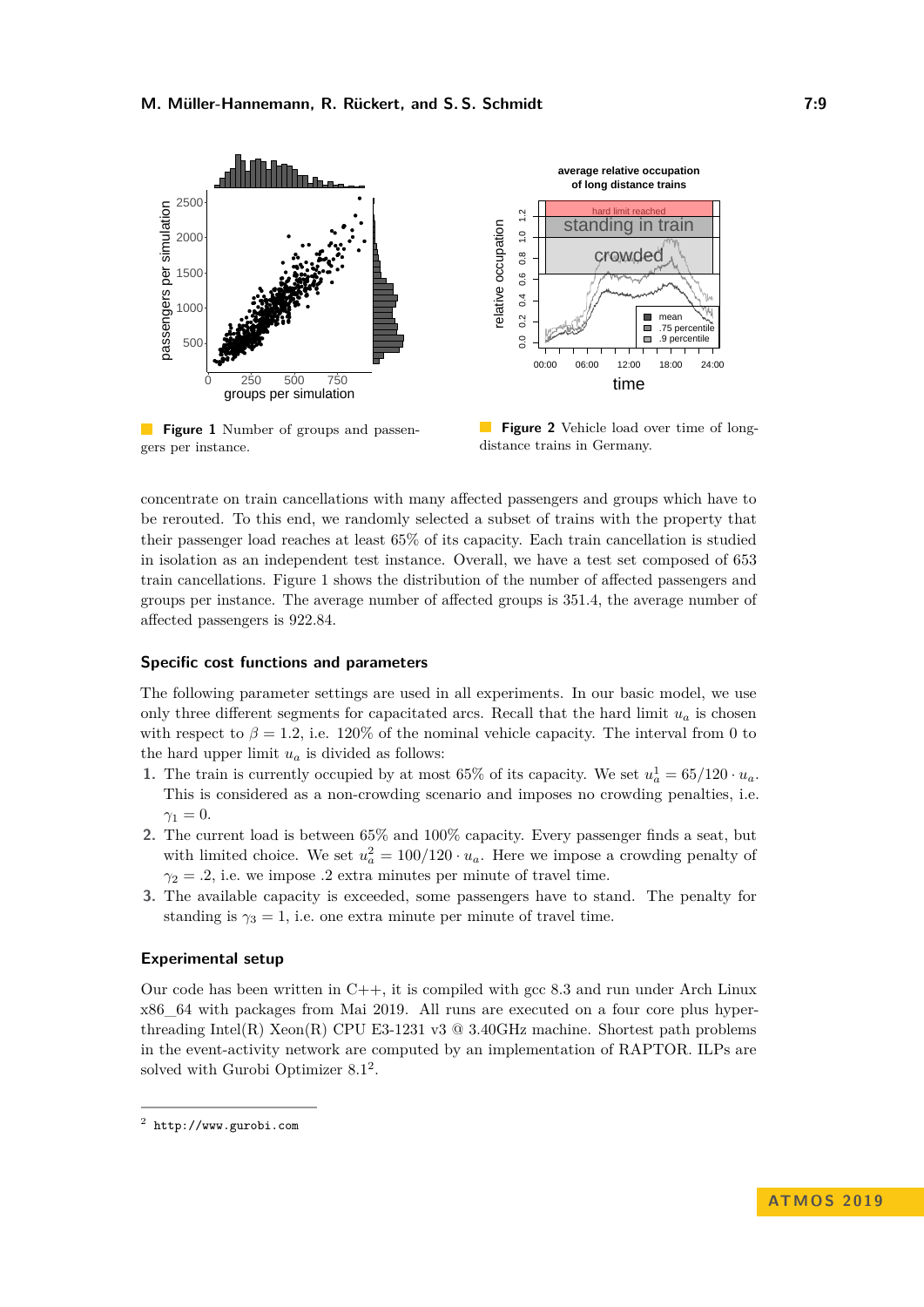<span id="page-9-0"></span>

**Figure 3** The number of passengers ending up without a valid route. For NOCAP, we have to distinguish passengers with no route, and others with a route which violates hard capacities (last column, right scale).



**Figure 4** The mean improvement in inconvenience cost in %.

We compare the following four approaches:

- **1. NOCAP**: this refers to the approach of capacity-unaware rerouting. Passengers are simply rerouted to a path with earliest arrival time at their destination. Capacity constraints may be violated.
- **2. GREEDY**: passenger groups are rerouted greedily as described in Section [2.3.](#page-7-1)
- **3. ILP1**: this refers to the ILP model where the path set is chosen as PARETO1.
- **4. ILP2**: the same ILP model is used but the path set is chosen as PARETO2.

### **3.2 Experimental Results**

## **Question 1: How relevant is the consideration of scarce vehicle capacities in rerouting?**

Considering the initial load (before rerouting) of long-distance trains, the average vehicle load of 44.71% (within the interval from 6am to 10pm) may falsely suggest that there is probably no severe problem with scarce capacities. However, if we look more carefully into the distribution we observe that the average load changes considerably during the course of the day, see Figure [2.](#page-8-0) Many of the most crowded trains run in the afternoon hours and close to their maximum seat capacity.

The problem with scarce capacities becomes apparent when we evaluate the traditional capacity-unaware rerouting scheme. Figure [3](#page-9-0) shows the number of passengers for which we cannot find a (valid) route. For capacity-unaware rerouting (NOCAP), we have a few cases without any route (column 4), and many more cases, about 15% of all passengers, with an alternative route violating hard train capacities (column 5). In other words, that many affected passengers will by routed into some overfull train whenever capacities are ignored!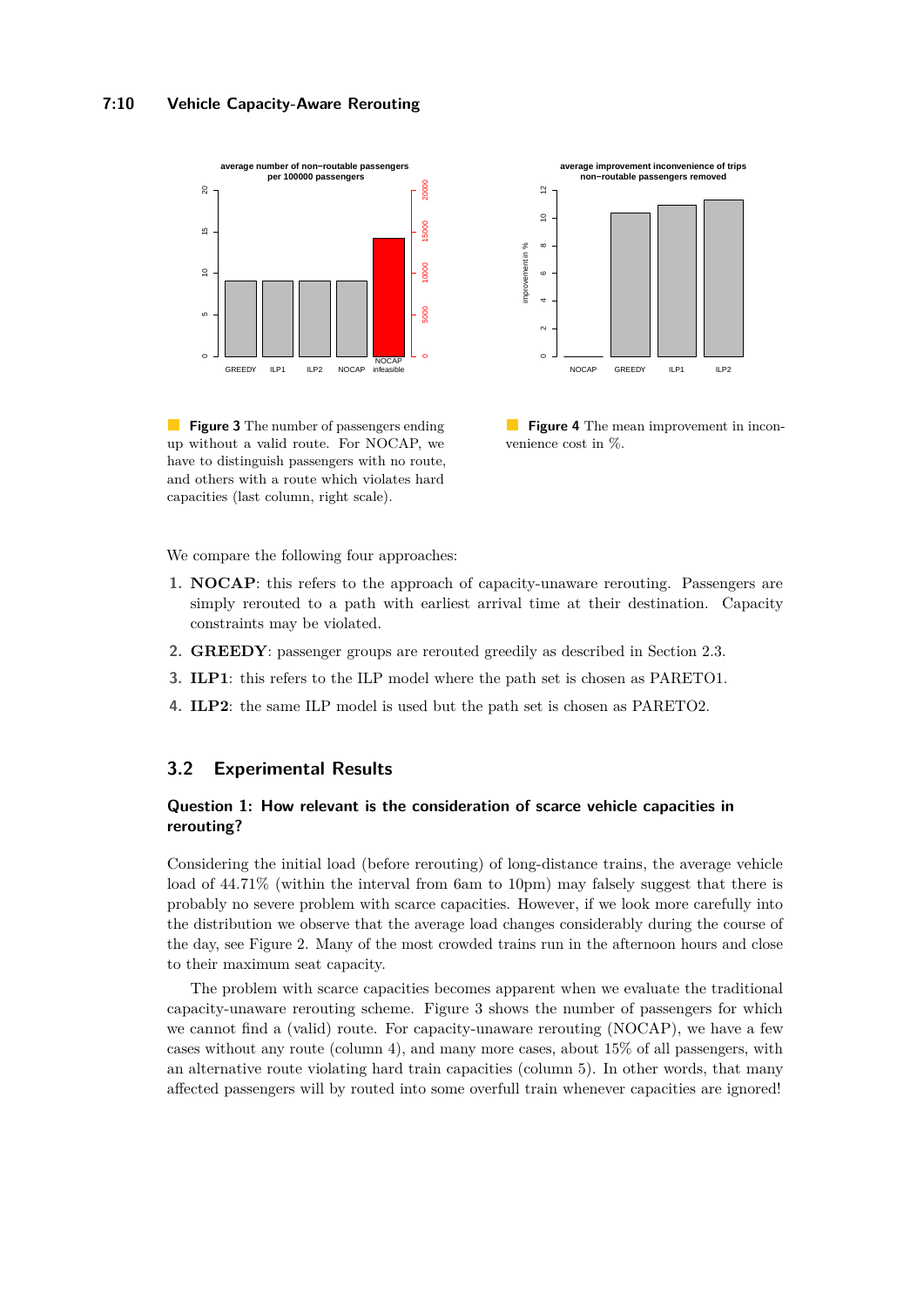<span id="page-10-0"></span>



**Figure 5** Comparison of PARETO1 and PARETO2: Distribution of sizes of path sets.

**Figure 6** Comparison of original passenger flows and flows scaled by  $+20\%$ . Left: The benefit of ILP2 over GREEDY. Right: comparison of additional discomfort ILP2 and NOCAP.

## **Question 2: How large is the improvement for passengers if we apply capacity-aware routing?**

With the capacity-respecting variants, we can strongly reduce the number of passengers without a valid route, see again Figure [3.](#page-9-0) For less than 0.01% of the passengers no valid route exists (for all four algorithmic variants). Such cases occur for some rare connections without a feasible alternative within the next 24 hours.

We also evaluated the improvement in inconvenience costs over the NOCAP baseline version. Concentrating only on the subset of cases where all variants find valid routes for all passenger groups, we see that GREEDY reduces the total inconvenience costs by more than 10.5% in comparison with NOCAP. Even better mean improvements of about 11% and 11.5% over the baseline NOCAP are obtained with ILP1 and ILP2, respectively, see Figure [4.](#page-9-0)

The better average quality of ILP2 over ILP1 can be partially explained by the underlying path sets. As Figure [5](#page-10-0) shows, the mean size of the PARETO1 path set is smaller than PARETO2, thus leading to fewer rerouting options within ILP1 in comparison with ILP2. Even better solutions can be expected if we further increase the path sets.

#### **Question 3: What happens if passenger numbers increase by 20%?**

To answer this question, we take the original passenger flows and scale them up by 20%. Figure [6](#page-10-0) shows that the ILP2 solution is continuing to outperform the NOCAP solution on average by 15.0%. The change in total discomfort by passengers, however, is significant. Adding 20% more passengers increases the discomfort experienced in the NOCAP strategy by 9% while the ILP2 model does only produce 5% more discomfort for the same passengers. Thus, we conclude that capacity-aware routing will become more important with rising passenger numbers.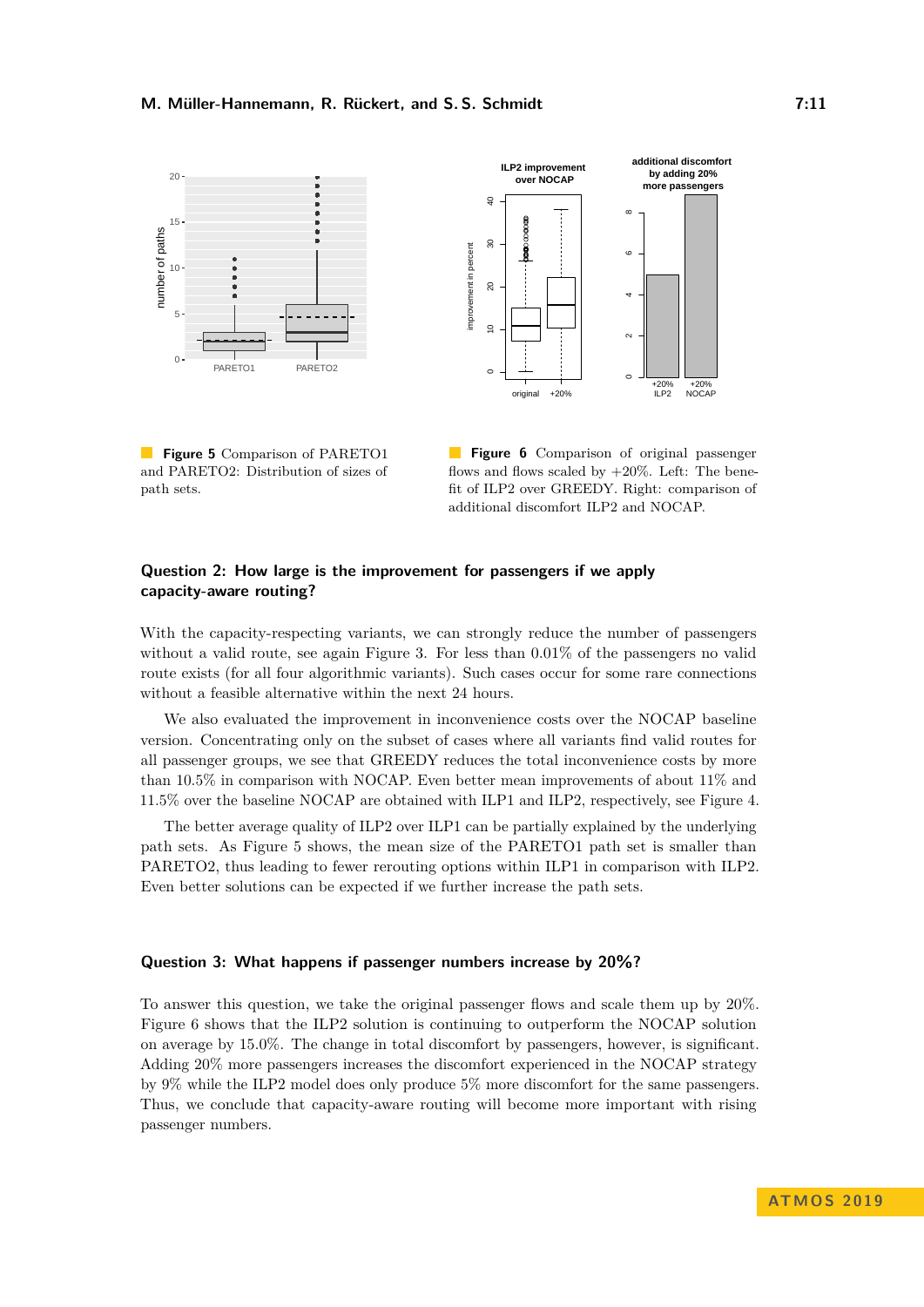<span id="page-11-0"></span>

**Figure 7** Runtime distributions of single runs of RAPTOR (left) and for whole trains (right) for the four different variants NOCAP, GREEDY, PARETO1, and PARETO2.

#### **Question 4: How efficient are the proposed approaches?**

Let us start with some good news: When the underlying path sets are generated, it turns out that solving the ILP resulting instances is very easy for state-of-the-art solver gurobi, since all of them can be solved in few milliseconds.

The expensive part, however, is the computation of candidate paths for all passenger groups. Figure [7](#page-11-0) shows runtime distributions as violin plots for single runs of RAPTOR for the four different variants NOCAP, GREEDY, PARETO1 and PARETO2. The mean runtimes are 42ms for NOCAP, 53ms for GREEDY, 166ms for PARETO1, and 228ms for PARETO2. The mean runtime to compute the path sets for all affected groups of a train cancellation is 19s for NOCAP, 20s for GREEDY, 62s for PARETO1 and 85s for PARETO2. We consider such runtimes as feasible for practical use. Improvements of running times are possible by further fine-tuning our implementations.

## **4 Conclusions and Future Work**

In this paper we study the impact of limited vehicle capacities on the rerouting of passengers in case of train cancellations. We propose a convex cost unsplittable flow formulation. First experiments with restricted path sets already show significant improvements over previous, capacity unaware approaches.

In the present work, we solve the unsplittable flow problems with respect to a carefully selected fixed choice of paths. This could be extended by column generation (which amounts to solving a single-criterion shortest path problem for each commodity). The computational bottleneck is the efficient computation of path sets. With respect to our implementation there is certainly room for further improvement for the multi-criteria versions of RAPTOR. While the set of greedy paths has to be computed sequentially, the path set for passenger groups in the multi-criteria setting are independent and can be easily parallized.

We plan to extend our work in several ways. A first natural extension is to study different convex cost functions. Since our focus has been on the most extreme cases (up to several hundred affected passenger groups), a second extension concerns evaluations of real train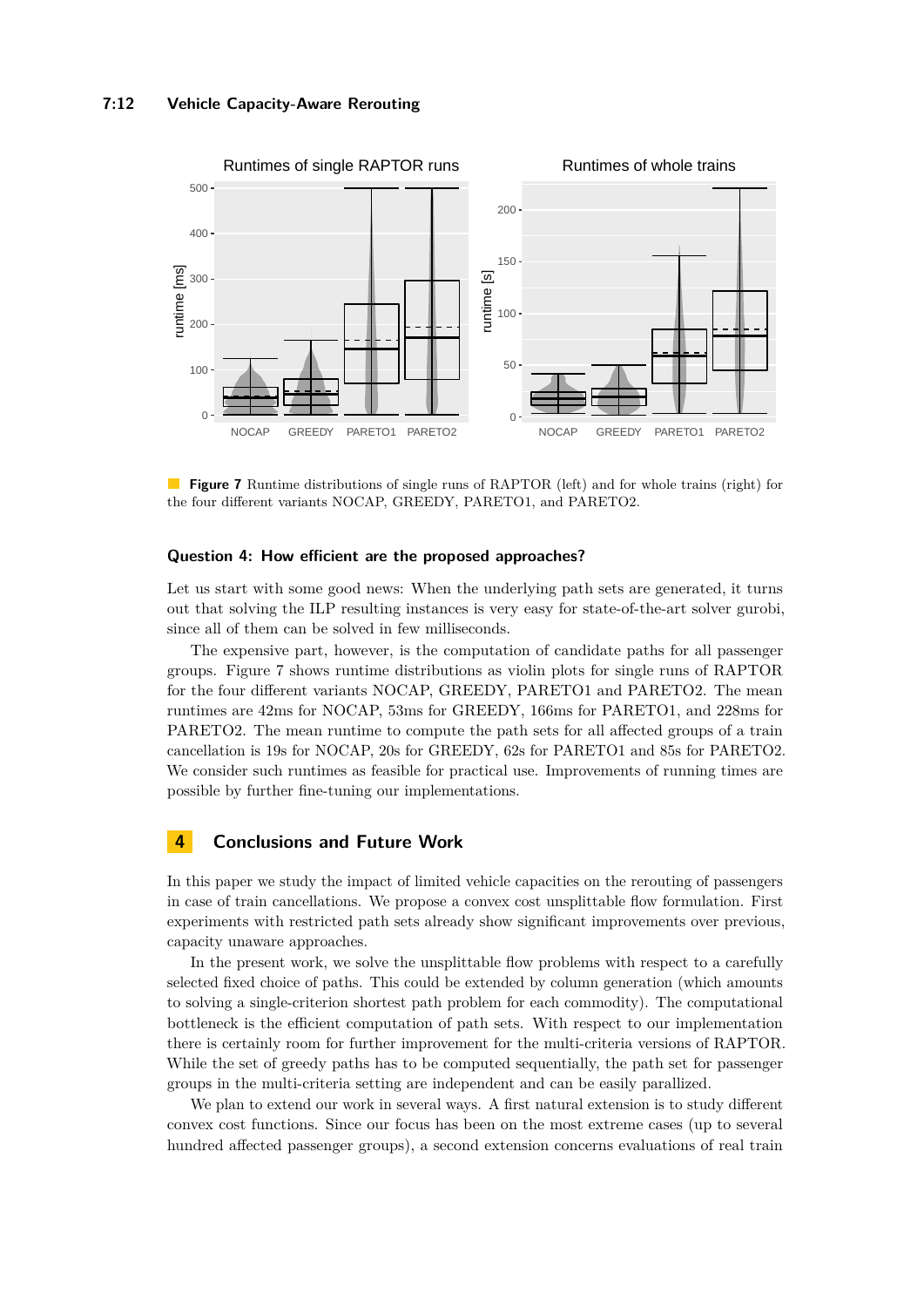#### **M. Müller-Hannemann, R. Rückert, and S. S. Schmidt 7:13**

cancellations and wait-depart decisions, and similar use cases. Third, we are interested in the price of restricting to unsplittable flows. By how much can we improve solutions if we allow splitting of groups? We could either consider the linear programming relaxation of our ILP models as a lower bound or a closely related classical multi-commodity flow formulation.

#### **References**

- <span id="page-12-10"></span>**1** Ittai Abraham, Daniel Delling, Andrew V. Goldberg, and Renato F. Werneck. Alternative Routes in Road Networks. *J. Experimental Algorithmics*, 18:1.3:1.1–1.3:1.17, 2013. [doi:](http://dx.doi.org/10.1145/2444016.2444019) [10.1145/2444016.2444019](http://dx.doi.org/10.1145/2444016.2444019).
- <span id="page-12-11"></span>**2** Ravindra K. Ahuja, Thomas L. Magnanti, and James B. Orlin. *Network flows*. Prentice Hall, Inc., 1993.
- <span id="page-12-12"></span>**3** Cynthia Barnhart, Christopher A. Hane, and Pamela H. Vance. Using Branch-and-Priceand-Cut to Solve Origin-Destination Integer Multicommodity Flow Problems. *Oper. Res.*, 48(2):318–326, 2000. [doi:10.1287/opre.48.2.318.12378](http://dx.doi.org/10.1287/opre.48.2.318.12378).
- <span id="page-12-7"></span>**4** Hannah Bast, Daniel Delling, Andrew V. Goldberg, Matthias Müller-Hannemann, Thomas Pajor, Peter Sanders, Dorothea Wagner, and Renato F. Werneck. Route Planning in Transportation Networks. In Lasse Kliemann and Peter Sanders, editors, *Algorithm Engineering - Selected Results and Surveys*, volume 9220 of *Lecture Notes in Computer Science*, pages 19–80. Springer, 2016. [doi:10.1007/978-3-319-49487-6\\_2](http://dx.doi.org/10.1007/978-3-319-49487-6_2).
- <span id="page-12-0"></span>**5** Daniel Delling, Thomas Pajor, and Renato F. Werneck. Round-Based Public Transit Routing. *Transportation Science*, 49(3):591–604, 2015. [doi:10.1287/trsc.2014.0534](http://dx.doi.org/10.1287/trsc.2014.0534).
- <span id="page-12-1"></span>**6** Julian Dibbelt, Thomas Pajor, Ben Strasser, and Dorothea Wagner. Intriguingly Simple and Fast Transit Routing. In Vincenzo Bonifaci, Camil Demetrescu, and Alberto Marchetti-Spaccamela, editors, *Experimental Algorithms, SEA 2013*, volume 7933 of *Lecture Notes in Computer Science*, pages 43–54. Springer, 2013. [doi:10.1007/978-3-642-38527-8\\_6](http://dx.doi.org/10.1007/978-3-642-38527-8_6).
- <span id="page-12-2"></span>**7** Julian Dibbelt, Thomas Pajor, Ben Strasser, and Dorothea Wagner. Connection Scan Algorithm. *ACM Journal of Experimental Algorithmics*, 23:1.7:1–1.7:56, 2018. [doi:10.1145/](http://dx.doi.org/10.1145/3274661) [3274661](http://dx.doi.org/10.1145/3274661).
- <span id="page-12-6"></span>**8** Twan Dollevoet and Dennis Huisman. Fast heuristics for delay management with passenger rerouting. *Public Transport*, 6(1-2):67–84, 2014. [doi:10.1007/s12469-013-0076-6](http://dx.doi.org/10.1007/s12469-013-0076-6).
- <span id="page-12-5"></span>**9** Twan Dollevoet, Dennis Huisman, Marie Schmidt, and Anita Schöbel. Delay Management with Re-Routing of Passengers. *Transportation Science*, 46(1):74–89, 2012. [doi:10.1287/](http://dx.doi.org/10.1287/trsc.1110.0375) [trsc.1110.0375](http://dx.doi.org/10.1287/trsc.1110.0375).
- <span id="page-12-4"></span>**10** Twan Dollevoet, Dennis Huisman, Marie Schmidt, and Anita Schöbel. Delay propagation and delay management in transportation networks. In Ralf Borndörfer, Torsten Klug, Leonardo Lamorgese, Carlo Mannino, Markus Reuther, and Thomas Schlechte, editors, *Handbook of Optimization in the Railway Industry*, pages 285–317. Springer International Publishing, 2018.
- <span id="page-12-9"></span>**11** David Eppstein. Finding the K Shortest Paths. *SIAM J. Comput.*, 28(2):652–673, 1999. [doi:10.1137/S0097539795290477](http://dx.doi.org/10.1137/S0097539795290477).
- <span id="page-12-13"></span>**12** Bernard Fortz, Luís Gouveia, and Martim Joyce-Moniz. Models for the piecewise linear unsplittable multicommodity flow problems. *European Journal of Operational Research*,  $261(1):30-42, 2017.$  [doi:10.1016/j.ejor.2017.01.051](http://dx.doi.org/10.1016/j.ejor.2017.01.051).
- <span id="page-12-3"></span>**13** Luke Haywood, Martin Koning, and Guillaume Monchambert. Crowding in public transport: Who cares and why? *Transportation Research Part A: Policy and Practice*, 100:215–227, 2017.
- <span id="page-12-8"></span>**14** Zhiyuan Huang, Ruihua Xu, Wei D. Fan, Feng Zhou, and Wei Liu. Service-Oriented Load Balancing Approach to Alleviating Peak-Hour Congestion in a Metro Network Based on Multi-Path Accessibility. *Sustainability*, 11:1293, 2019. [doi:10.3390/su11051293](http://dx.doi.org/10.3390/su11051293).
- <span id="page-12-14"></span>**15** Zheng Li and David A. Hensher. Crowding in Public Transport: A review of objective and subjective measures. *Journal of Public Transportation*, 16:107–134, 2013.